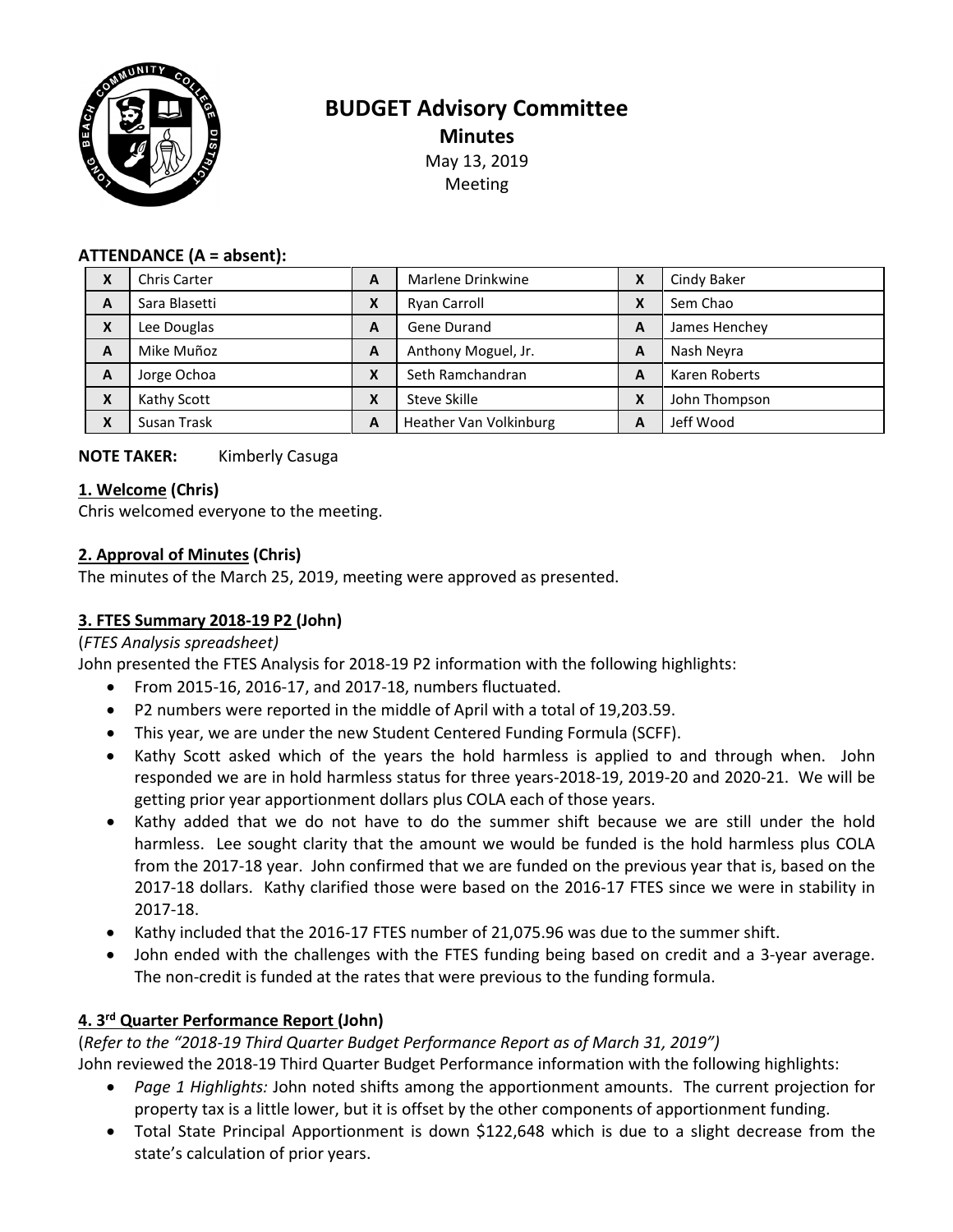## **BAC Minutes May 13, 2019 Page 2**

- Other State Revenue includes \$839,358 for full-time faculty hiring which also means hiring 10 additional full-time faculty.
- \$3.8 million is the estimate of the state's contribution to the STRS employees.
- *Page 2 Highlights:* Local Revenue has some variations of the budget, but no major changes. International student fees and non-resident fees pay the full fees. There are no state apportionments for international students.
- Other Financing Sources includes the Los Coyotes property revenue that provides about \$320,000, which may go away in a year when it is sold.
- *Page 3 Highlights:* Expenditures show academic salaries, classified salaries, and benefits reflecting 9 months of actual with 3 months of projections. Variances are reflected with negative amounts, or approximately \$870,000 in savings with Academic Salaries, \$1.5 million in savings with Classified Salaries, about \$1 million in savings with Benefits. Some of this is as a result of the SERP, or not filling positions right away as soon as they were vacant.
- Lee asked why Full Time Counselor Salaries are separated from Full Time Librarian Salaries. Ryan mentioned it could be because they are on a 11-month contract instead of a 12-month contract. John clarified it may be because they are different object codes. Lee added that Instructional Specialists might be similar and Sem confirmed they are considered classroom faculty, or full time instruction. Kathy added that a reason library and counselors might have been separated because of the 50% rule, that is, 50% has to go towards instruction.
- Susan asked if the administration salaries, such as vice presidents and president, are included in these expenditures. John confirmed they are either in the Academic Administrator Salaries or the Classified Manager/Supervisor Salaries.
- Chris asked if the substantial savings in the salaries and benefits are from reducing costs. John responded that it has to do with the delay of hiring, and restructuring of areas/departments that take time. Hiring from within can also cause consistent vacancies as employees are promoted and leave positions vacant for a duration of time.
- Chris asked if in regards to the savings on the academic side, is it due to better planning of classes? or Ryan added, reduced class loads? Sem confirmed that some grants have offset some of the costs as well as the big savings from the part time salaries during the fall semester.
- *Page 4 Highlights:* Non-personnel (Supplies & Materials, Contract Services & Operating Expenses) are less predictable. This page reflects 9 months actual, and then projects the rest which includes Purchase Orders. Slight surplus could increase at the end of the year once the amounts are finalized.
- *Page 5 Highlights:* Non-personnel continued (Capital Outlay and One-Time Expenditures and Business Process Reviews) show some additional consultations were needed to support financial aid, invoice systems, and security software.
- *Page 6 Highlights:* Non-personnel continued (Other Outgo) shows our totals for expenditures and required transfers. Our total expenditures are expected to be \$134,474,975 which gives a slight projected surplus for the end of the year.
- We have designation for some of our reserves such as the reserve of \$839,358 which comes in specifically for hiring the 10-full-time faculty for the following academic year.
- Ryan asked about the Institutional Effectiveness Goal amount being over \$12 million. John confirmed it stems from a committee goal based on a state Institutional Effectiveness requirement to establish reserve goals from several years ago. Again, some savings is one-time savings and comes from positions not being filled for the full year which we will have to keep in mind for the future when it is filled for the full year.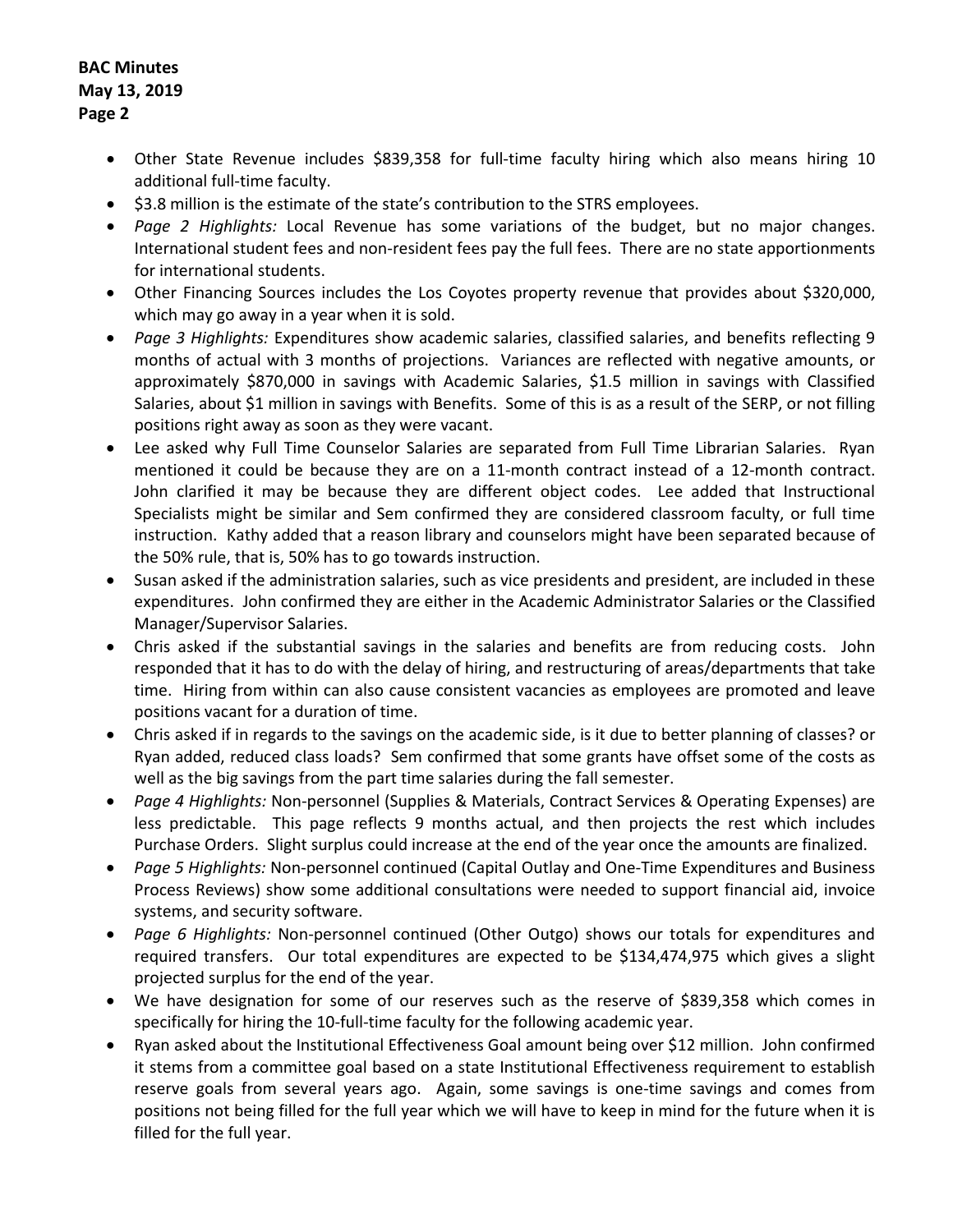# **5. Fund Balance Projections (2020-21 & 2021-22) (John)**

*(Refer to "Apportionment Calculation – Adopted Budget, 2018-19 & Projections")* John reviewed the Fund Balance Projections with the following highlights:

- The total computational revenue is the calculation based on the state's funding formula before any deficit factor.
- P-1 apportionment report that came out in February had a 5% deficit factor, which would be a \$6 million cut for us. 0.5% deficit factor is what we have budgeted for with the knowledge that it could go higher.
- 3.26% COLA (May Revise) went down from 3.46% (January estimate) which is about a \$242,000 decrease.
- Kathy asked for clarification of what the deficit factor is. John explained it has to do with the funding formula—calculating the total computational revenue, or what we've earned based on the past FTES, plus the new metrics of the formula—then look at the money available in the state, and if it's not enough, they impose the deficit factor which is spread out among all the colleges.
- Ryan brought up number 4 of "The proposed SCFF changes" in the "May 2019 Budget Memo" which states: "Redefine the definition of a transfer outcome for the Student Success Allocation, effective for 2018-19. Under the current interpretation, a transfer is attributed to each district in which a student enrolled before transferring. Under the proposed definition, a student's successful transfer would be attributed to the student's district of residence." Kathy expressed that this is confusing and the definition of residence needs to be more clearly defined between where the student lives, or where the student is taking the 12 units. (Subsequent note: this is a Department of Finance proposal and it is based on the student's home address regardless of the college(s) attended. Students' home address data is problematic at the Chancellor's Office.)
- Kathy also had a question about the highest award and what we receive credit for. Do we get credit for each award the student receives or the one they receive at the end of their award? (Subsequent note: credit is only received for the highest award if a student receives multiple awards in a single year.)

# *(Refer to the LBCC Multi-Year Budget Plan)*

- Most of our unrestricted fund revenue is from the apportionment.
- In years going forward, the "Other On-Going Revenue" is reduced by about \$300,000 since we may not have the Los Coyotes property in the future years.
- $\bullet$  + are increases and  $-$  are deductions to expenses.
- Non-marked items (-) means we do not have a cost change for that year.
- Election expenses are from the every other year Board of Trustees elections.
- Other Operating Expense Changes are our COLA projections.
- 14 full-time faculty in the unrestricted fund and 1-full time counselor in the restricted fund for a total of 15 that will be hired for 2019-20.
- About \$1.4 million is the Negotiated Salary Increases for 2019-20.
- Step increases are projected to be 2% of our current full-time staff expense.
- PERS and STRS rates continue to increase.
- The next 2 years, we are projecting a little bit under a \$3 million deficit.

# **6. State Budget Update (John)**

*(Refer to the Memo from Dr. Romali and Vice President Drinkwine regarding the "Governor's 2019-20 May Revise Budget Proposal)*

John highlighted the following from Marlene's memo: